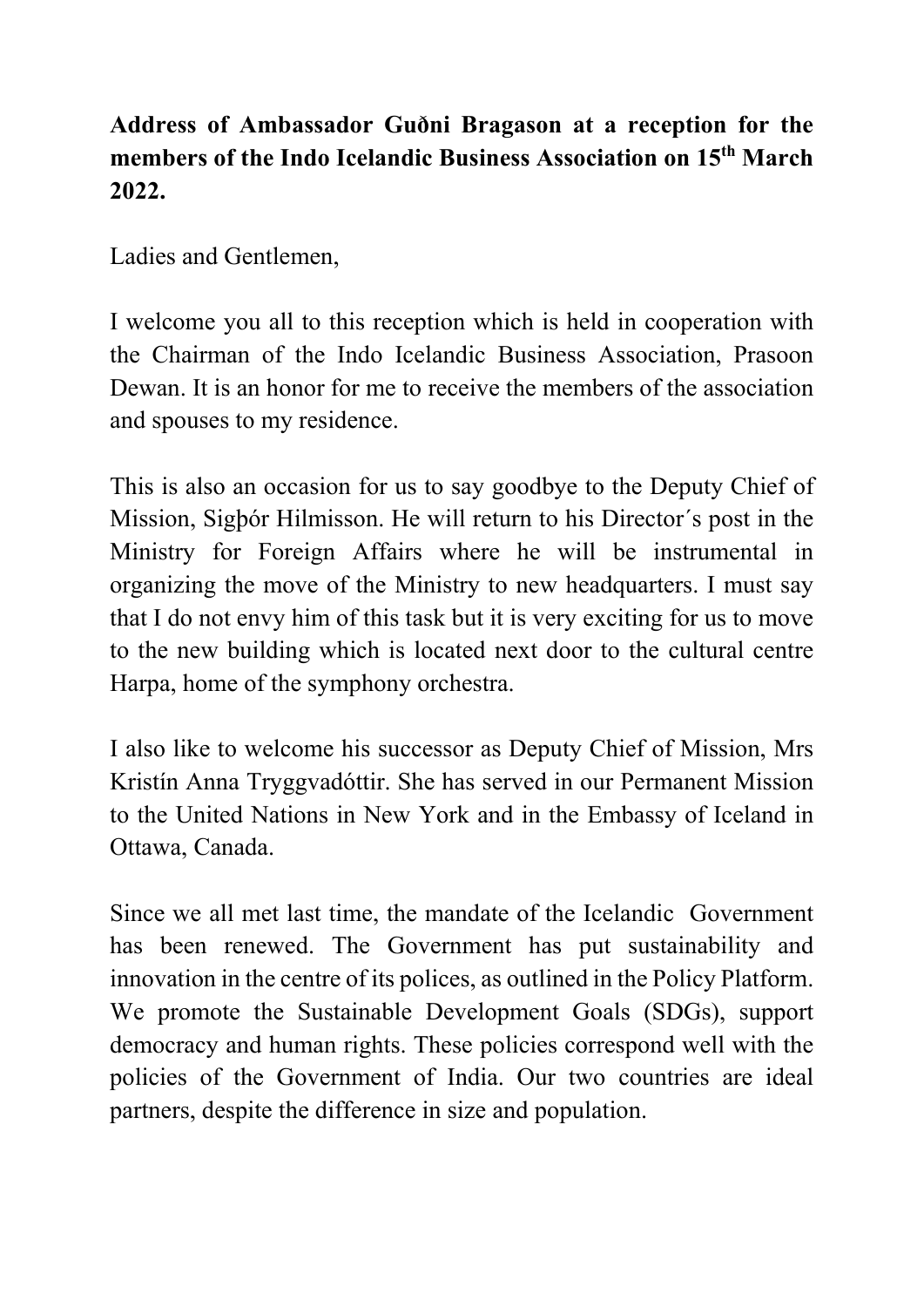The Sustainable Development Goals give us guidance in our work. We welcome the emphasis of the Indian Government on renewable energy and the aims to promote green energy and better quality of life for future generations.

Both our countries have innovative policies, we enjoy strong technical infrastructure, education system, research and development institutions, and first and foremost people with new ideas.

The Ministry for Foreign Affairs and the Business Iceland agency go hand in hand in promoting innovation and green solutions. We engage in foreign trade under the banner of **Green by Iceland,** the motto of our export policies which is reflected in the six areas of emphasis: Geothermal cooperation, innovation and new technology, creative arts and culture, tourism and travel, fisheries and specialized products and nature products.

Allow me to mention that the Ministry for Foreign Affairs has set up funding mechanisms to support small companies with grants in projects that fall under the umbrella of the Sustainable Development Goals. An Icelandic-Indian geothermal project benefitted from such a grant last year and recently an innovative company in health care received such a grant.

Ladies and Gentlemen.

Iceland is a staunch advocate of free trade which is the foundation of prosperity in our country. Through the membership of the European Free Trade Association (EFTA) and bilaterally, Iceland has made free trade agreements with 75 countries. Free trade negotiations have been conducted between the EFTA-countries and India for almost ten years and we hope that an agreement will be concluded as soon as possible.